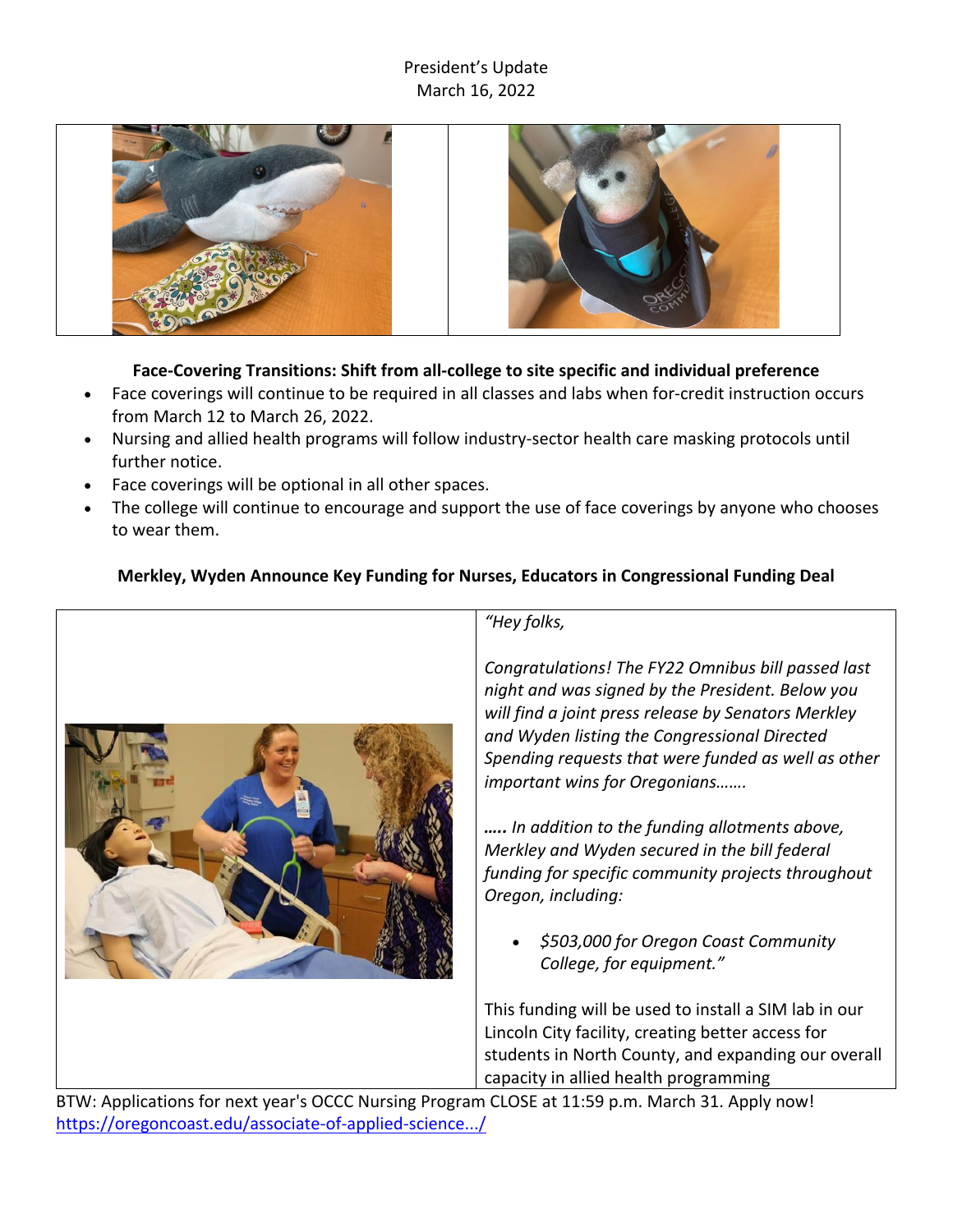





# **College & Career Nights**

**Plan your future at Oregon Coast Community College** 

April 26th | 5:30-7 pm, Newport May 19th | 5:30-7 pm, Newport May 24th | 5:30-7 pm, Lincoln City



THU, MAR 24 AT 5:30 PM College & Career Night - May (Lincoln City)





OK. It was a little, eensy, teensy bit windy. But Sharks turned out in force for the OCCC Associated Student Government/Surfrider beach cleanup at South Beach State Park. What the Sharks didn't collect ... the wind did. Thanks, all!

#### Faculty Spotlight!

Matt Fisher, OCCC Biology Faculty and Science Department Chair, wrote a paper that is featured in the current issue of The American Biology Teacher, the peer-reviewed journal of the National Association of Biology Teachers. In the article, Matt covers the current scientific understanding of predator/prey dynamics between rough-skinned newts and garter snakes and how they evolved toxin-antitoxin countermeasures. The article focuses on how educators can use this interesting case study to teach various topics in biology.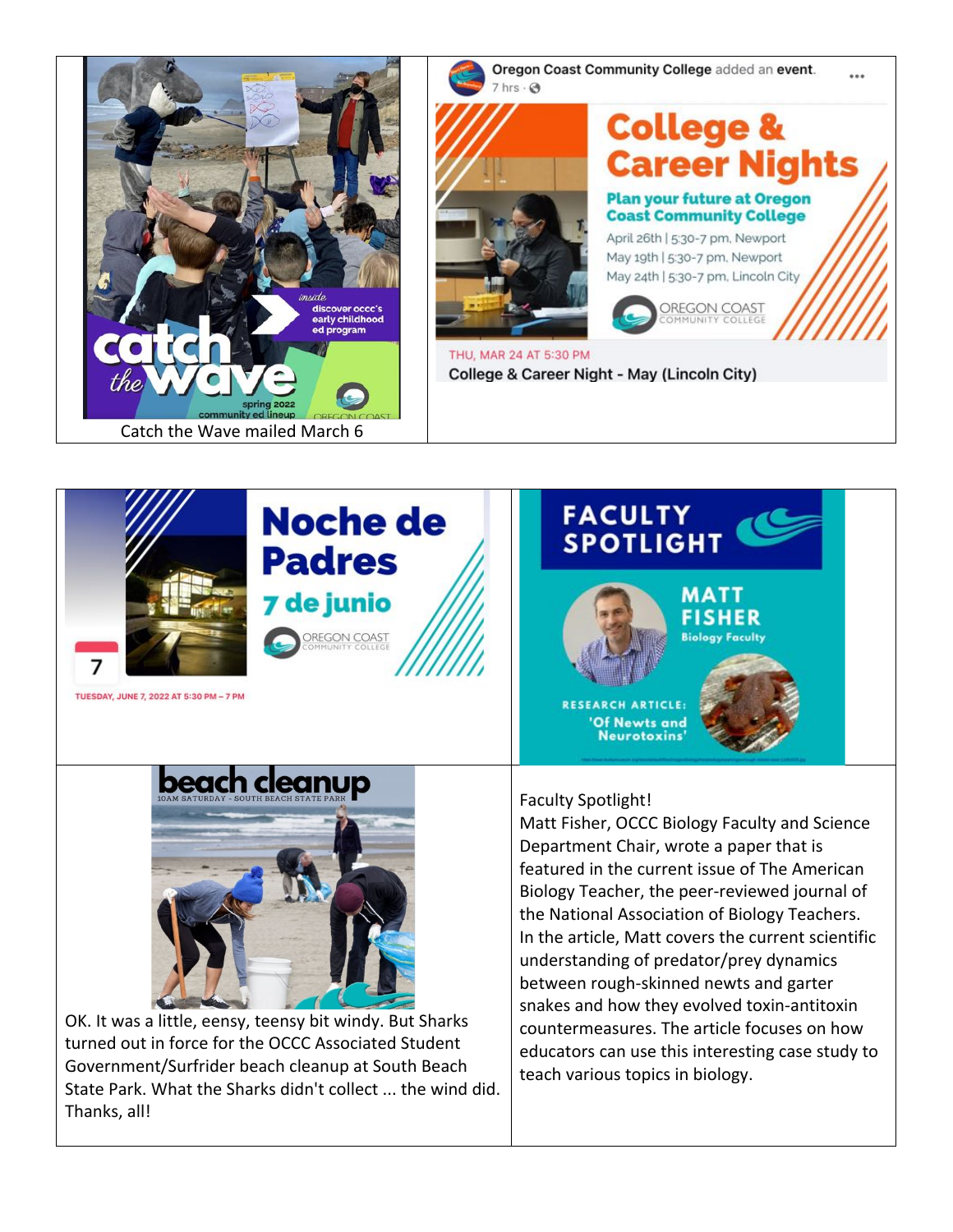

Join us for an evening of legislative updates and a live Q&A with Rep. David Gomberg & Sen. Dick Anderson

# **THURSDAY, MARCH 17 5:30 - 6:30 PM**

Participate via Zoom at https://oregoncoast.zoom.us/j/95653770787

For the past seven years, Oregon Coast Community College and the Small Business Development Center have hosted live video town hall meetings between Lincoln County residents and their elected officials in Salem. The next such event – featuring a discussion of the recently-wrapped short legislative session –is set for 5:30 p.m. Thursday, March 17. The event will be held live, via Zoom, and will feature State Senator Dick Anderson (R - Lincoln City) and State Representative David Gomberg (D - Otis).

Throughout every full-length legislative term, Lincoln County residents can meet regularly with their representatives, live via video conference from Oregon Coast Community College's facilities. For this hectic short session, only this post-session summary town hall was possible. Sen. Anderson and Rep. Gomberg will be able to take your questions, live, during the event.

## **Pearls of Wisdom 2022 (IV)**

Raised \$45,000+ (best year yet) for student scholarships and program supports. College staff and community members volunteered their time to make this happen.